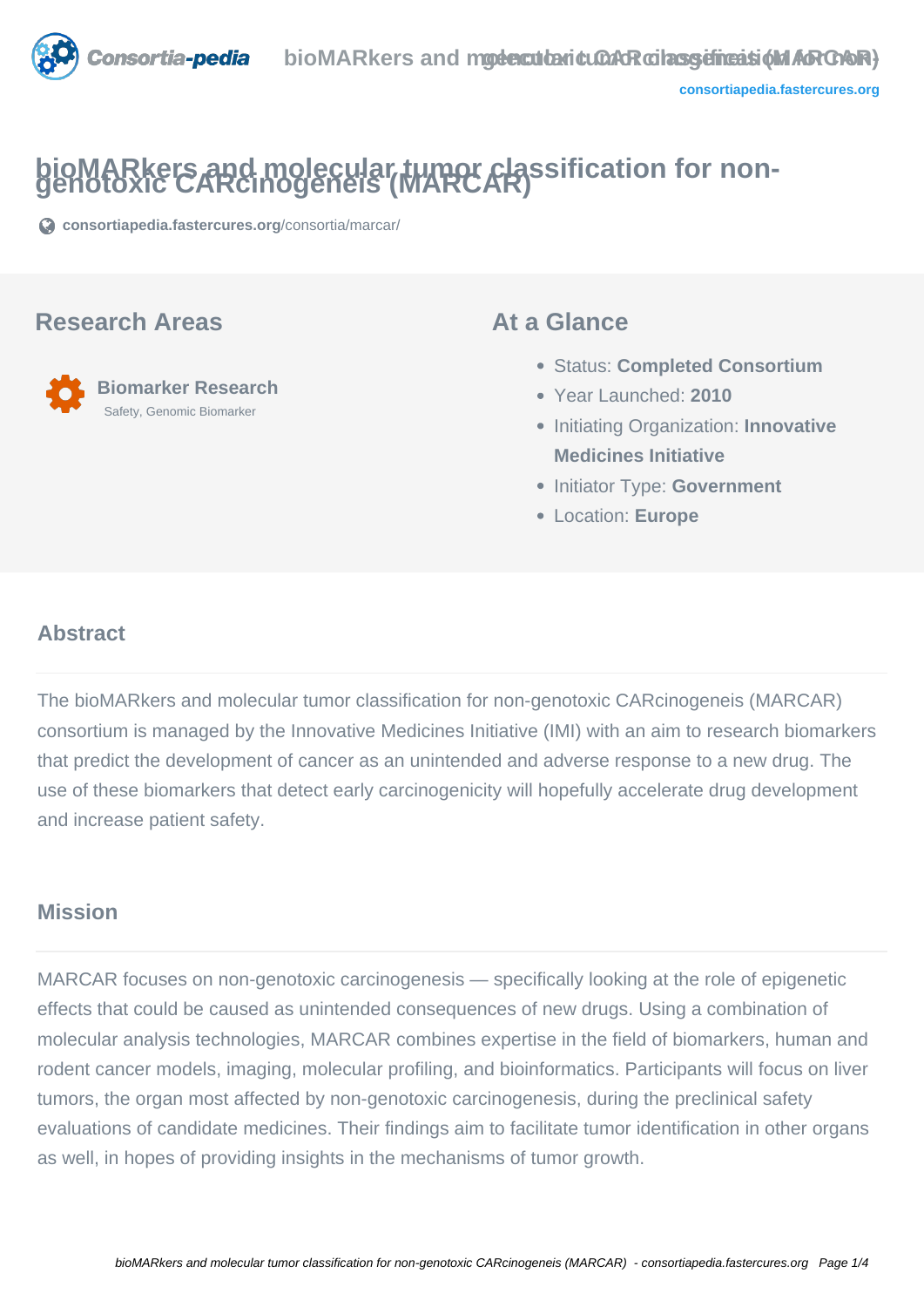

### **Consortium History**

2012: MARCAR demonstrated that magnetic resonance imaging (MRI) can be used to reliably detect liver tumors in mice when they are just 1 mm across. The findings were published in the journal Toxicological Sciences.

#### **Structure & Governance**

Specific details of MARCAR's governance structure were not publicly available. Most IMI-managed consortia are governed by a Steering Committee that reports to the European Federation of Pharmaceutical Industries and Associations (EFPIA) partners and IMI Executive Office. In addition to the Steering Committee, a Management Committee is often responsible for day-to-day monitoring of the consortium workstreams and reports to the Steering Committee. Additional committees, such as ethics or data-sharing committees, might be established as part of the consortium, if appropriate.

#### **Financing**

MARCAR receives total funding of €13.3 million. IMI contributes €6.1 million, EFPIA contributes €5.2 million in kind, and other sources contribute €2.1 million.

#### **Intellectual Property**

All IMI projects, such as MARCAR, operate under the same umbrella intellectual property (IP) policy. Any IP discovered as a result of work in the collaboration is owned by the participating institution that made the discovery (or if the discovery was made jointly, there is joint ownership). Other participants have access rights to the generated IP during and after the project for research use, and participant owners have the right to license their IP and associated obligations to other parties, including to affiliated entities. Third parties may request access rights, which do not involve the ability to sublicense without receiving authorization from the IP-owning participant.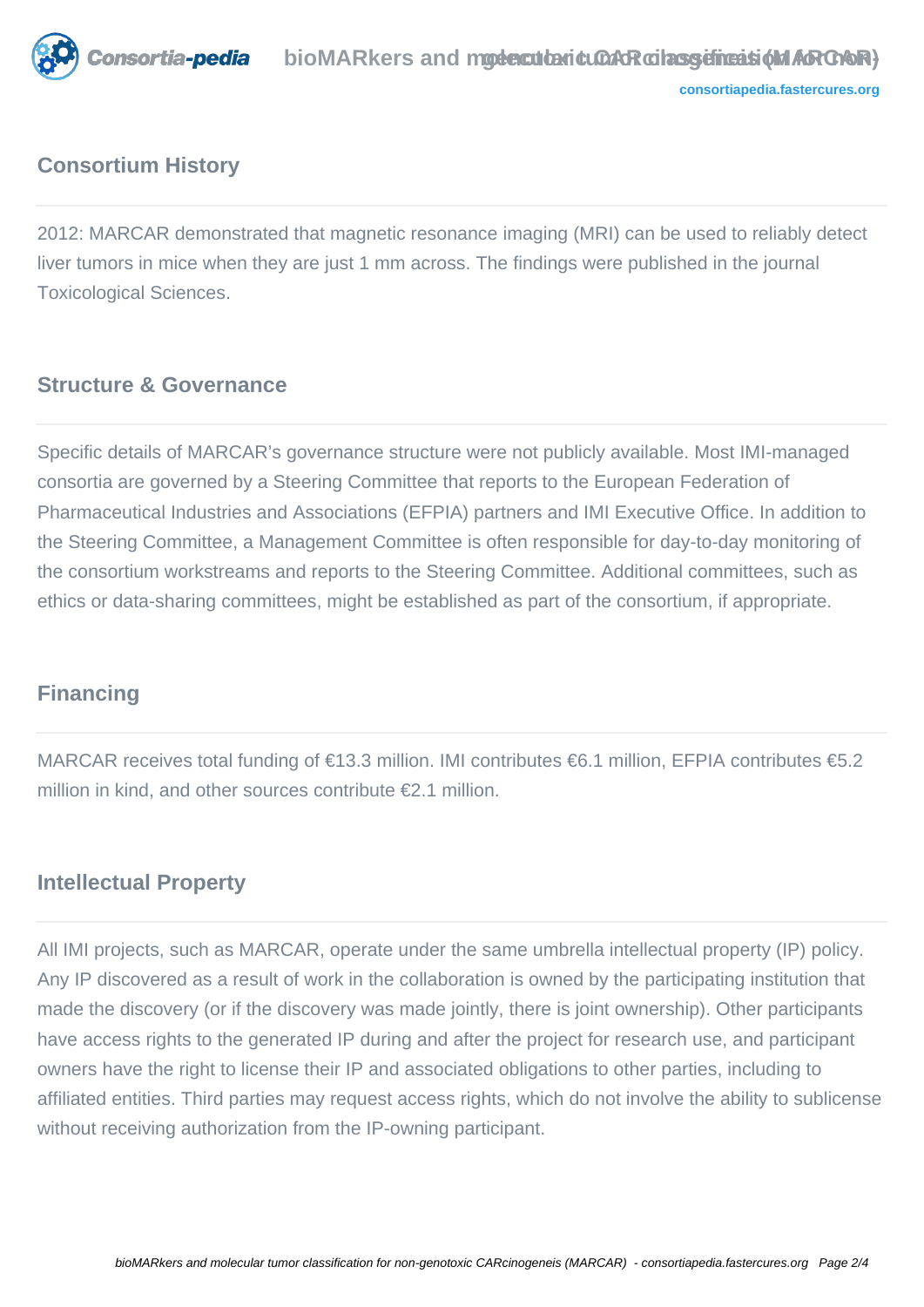

**[consortiapedia.fastercures.org](http://consortiapedia.fastercures.org/)**

### **Impact/Accomplishment**

Updated publications and presentations resulting from this consortium can be found at http://www.imimarcar.eu/publications.html

## **Links/Social Media Feed**

| Other website | http://www.imi.europa.eu/content/marcar |
|---------------|-----------------------------------------|
| Homepage      | http://www.imi-marcar.eu/project.html   |

#### **Points of Contact**

Jonathan Moggs Project Coordinator Novartis Institutes for BioMedical Research, Novartis Pharma AG

 Joan Pitt Press Inquiries Novartis Institutes for BioMedical Research, Novartis Pharma AG phone: +41 61 6962632 email: [joan.pitt@novartis.com](mailto:joan.pitt@novartis.com)

 Roland Wolf Managing entity of IMI beneficiaries Biomedical Research Centre, University of Dundee phone: +44 (0) 1382 632621 email: [c.r.wolf@dundee.ac.uk](mailto:c.r.wolf@dundee.ac.uk)

#### **Sponsors & Partners**

Bayer Schering Pharma AG Boehringer Ingelheim CXR Biosciences Limited